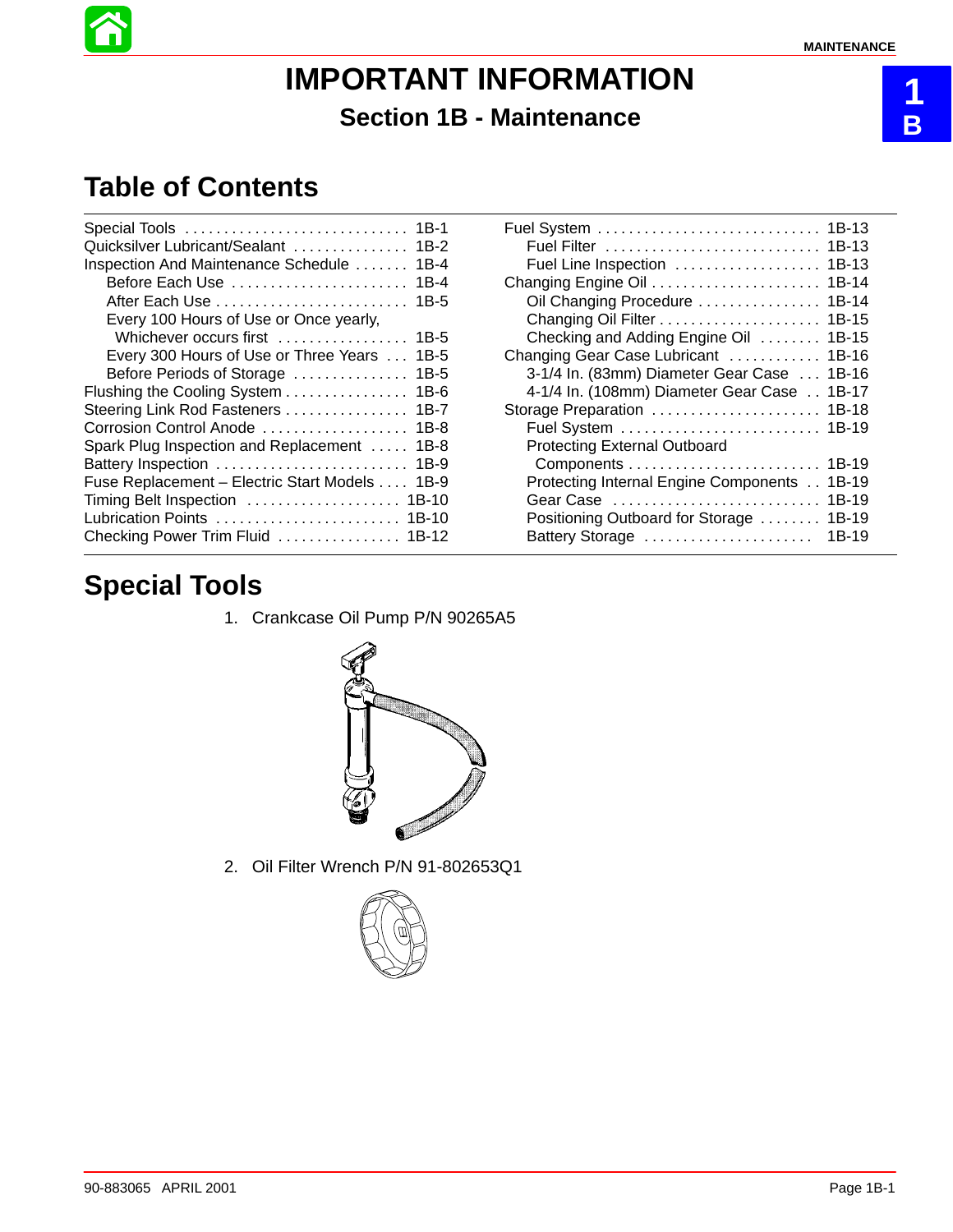

3. Flushing Attachment P/N 44357A2



# **Quicksilver Lubricant/Sealant**

1. Quicksilver Anti-Corrosion Grease P/N 92-850735A1



2. 2-4-C Marine Lubricant with Teflon P/N 92-850736A1



3. Special Lubricant 101 P/N 92-13872A1

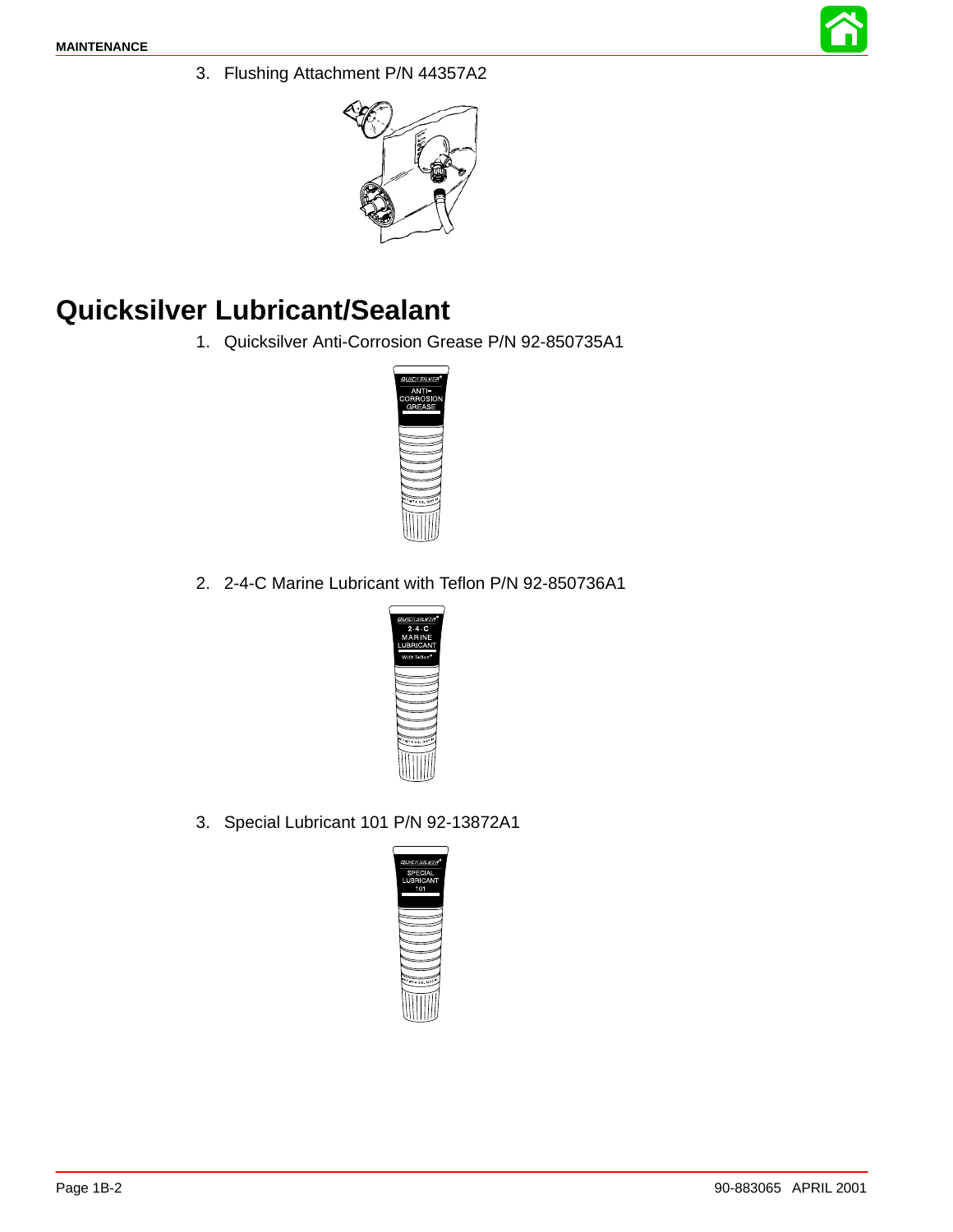4. Quicksilver Power Trim and Steering Fluid P/N 92-90100A12



5. Quicksilver 4-Stroke Outboard Oil P/N 92-828000A12



6. Gear Lube-Premium Blend P/N 92-850737A1



7. Quicksilver 4-Cycle Marine Engine Oil P/N 92-832111A1

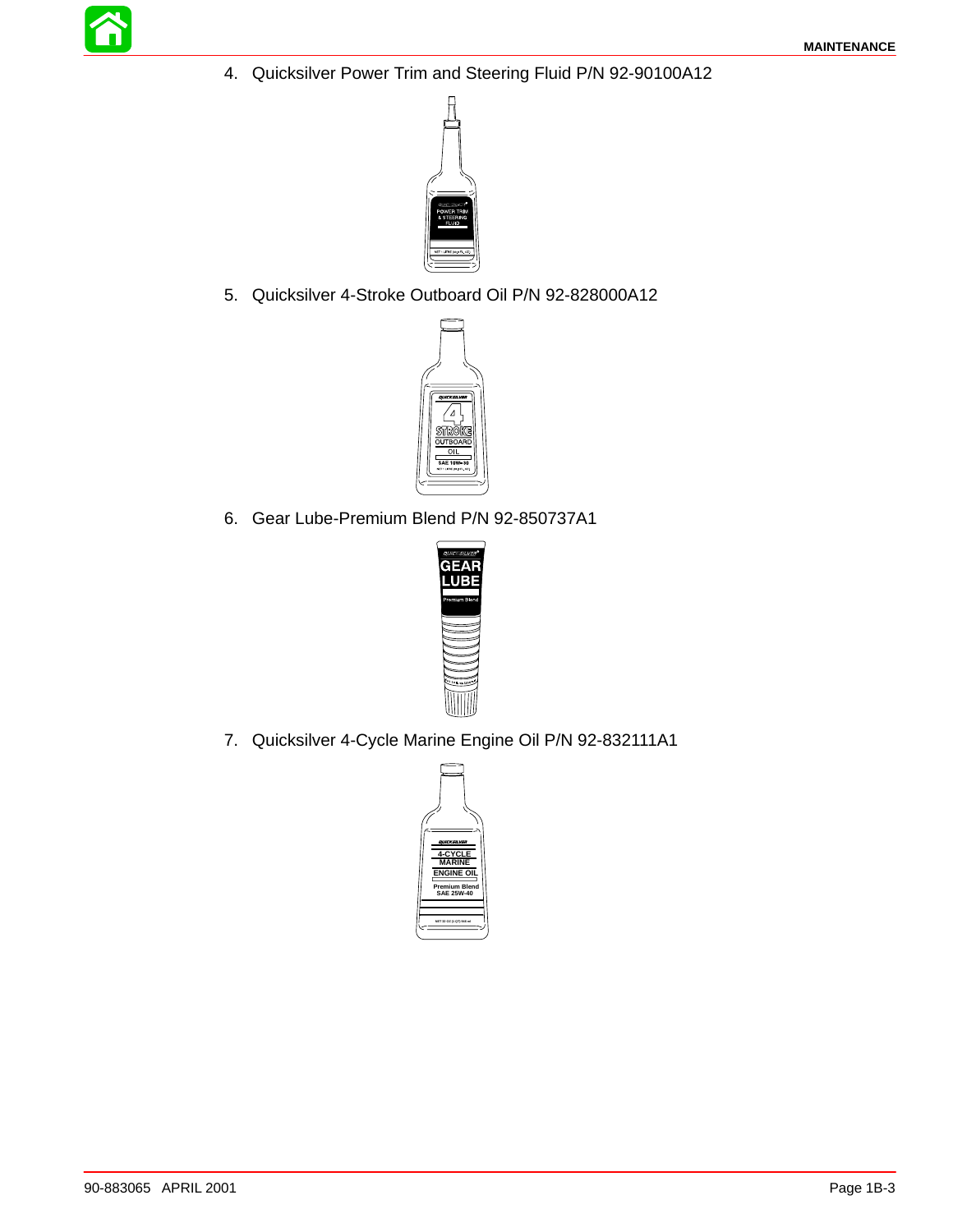

# <span id="page-3-0"></span>**Inspection And Maintenance Schedule**

To keep your outboard in the best operating condition, it is important that your outboard receive the periodic inspections and maintenance listed in the Inspection and Maintenance Schedule. We urge you to keep it maintained properly to ensure the safety of you and your passengers and retain its dependability.

## **WARNING**

**Neglected inspection and maintenance service of your outboard or attempting to perform maintenance or repair on your outboard if you are not familiar with the correct service and safety procedures could cause personal injury, death, or product failure.**

### **Before Each Use**

- 1. Check engine oil level.
- 2. Check that lanyard stop switch stops the engine.
- 3. Visually inspect the fuel system for deterioration or leaks.
- 4. Check outboard for tightness on transom.
- 5. Check steering system for binding or loose components.
- 6. Visually check steering link rod fasteners for proper tightness.
- 7. Check propeller blades for damage.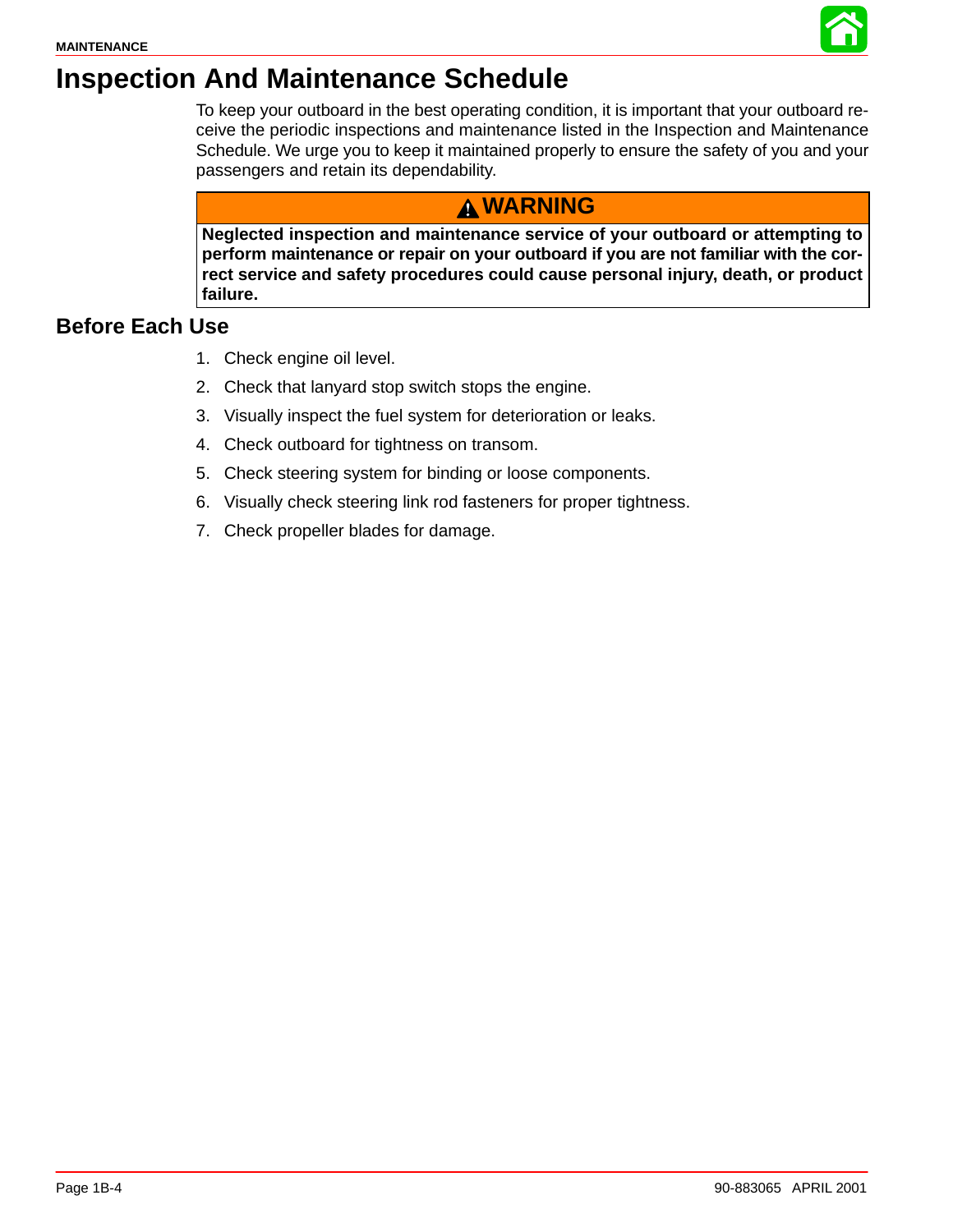## **After Each Use**

- 1. Flush out the outboard cooling system if operating in salt or polluted water.
- 2. If operating in salt water, wash off all salt deposits and flush out the exhaust outlet of the propeller and gear case with fresh water.

### **Every 100 Hours of Use or Once yearly, Whichever occurs first**

- 1. Lubricate all lubrication points. Lubricate more frequently when used in salt water.
- 2. Change engine oil and replace the oil filter. The oil should be changed more often when the engine is operated under adverse conditions such as extended trolling.
- 3. Inspect thermostat visually for corrosion, broken spring, and to determine that the valve is completely closed at room temperature. If questionable, inspect thermostat as outlined in Section 4B **"Thermostat**".
- 4. Inspect and clean spark plugs.
- 5. Check engine fuel filter for contaminants.
- 6. Check engine timing setup.
- 7. Check corrosion control anodes. Check more frequently when used in salt water.
- 8. Drain and replace gear case lubricant.
- 9. Lubricate splines on the drive shaft.
- 10. Check and adjust valve clearance, if necessary.
- 11. Check power trim fluid.
- 12. Inspect battery.
- 13. Check control cable adjustments.
- 14. Inspect timing belt.
- 15. Remove engine deposits with Quicksilver Power Tune Engine Cleaner.
- 16. Check tightness of bolts, nuts, and other fasteners.

#### **Every 300 Hours of Use or Three Years**

1. Replace water pump impeller (more often if overheating occurs or reduced water pressure is noted).

#### **Before Periods of Storage**

1. Refer to Storage procedure (this section).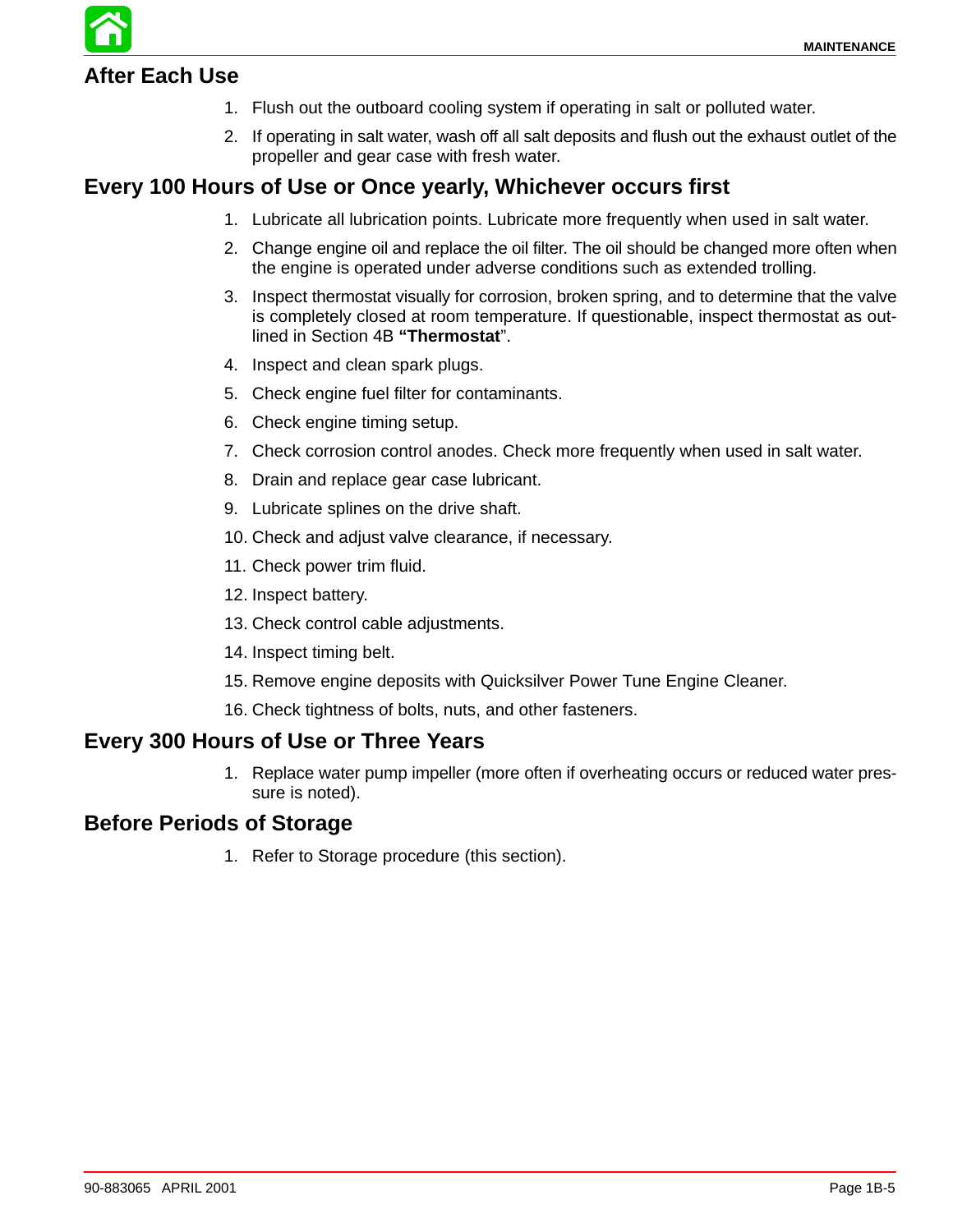

# **Flushing the Cooling System**

Flush the internal water passages of the outboard with fresh water after each use in salt, polluted or muddy water. This will help prevent a buildup of deposits from clogging the internal water passages.

**IMPORTANT: The engine must be run during flushing in order to open the thermostat and circulate water through the water passages.**

**NOTE:** You can have the outboard tilted or in the vertical operating position during flushing.

### **WARNING**

**To avoid possible injury when flushing, remove the propeller. Refer to Propeller Replacement.**

- 1. Place the outboard in either the operating position (vertical) or in a tilted position.
- 2. Remove propeller (refer to Propeller Replacement).
- 3. Thread a water hose into the rear fitting. Partially open the water tap (1/2 maximum). Do not open the water tap all the way, as this allows a high pressure flow of water.



**a -** Water Hose Threaded into Rear Fitting

#### **IMPORTANT: Do not run engine above idle when flushing.**

- 4. Shift outboard into neutral. Start the engine and flush the cooling system for at least 5 minutes. Keep engine speed at idle.
- 5. Stop the engine. Turn off the water and remove hose. Reinstall the propeller.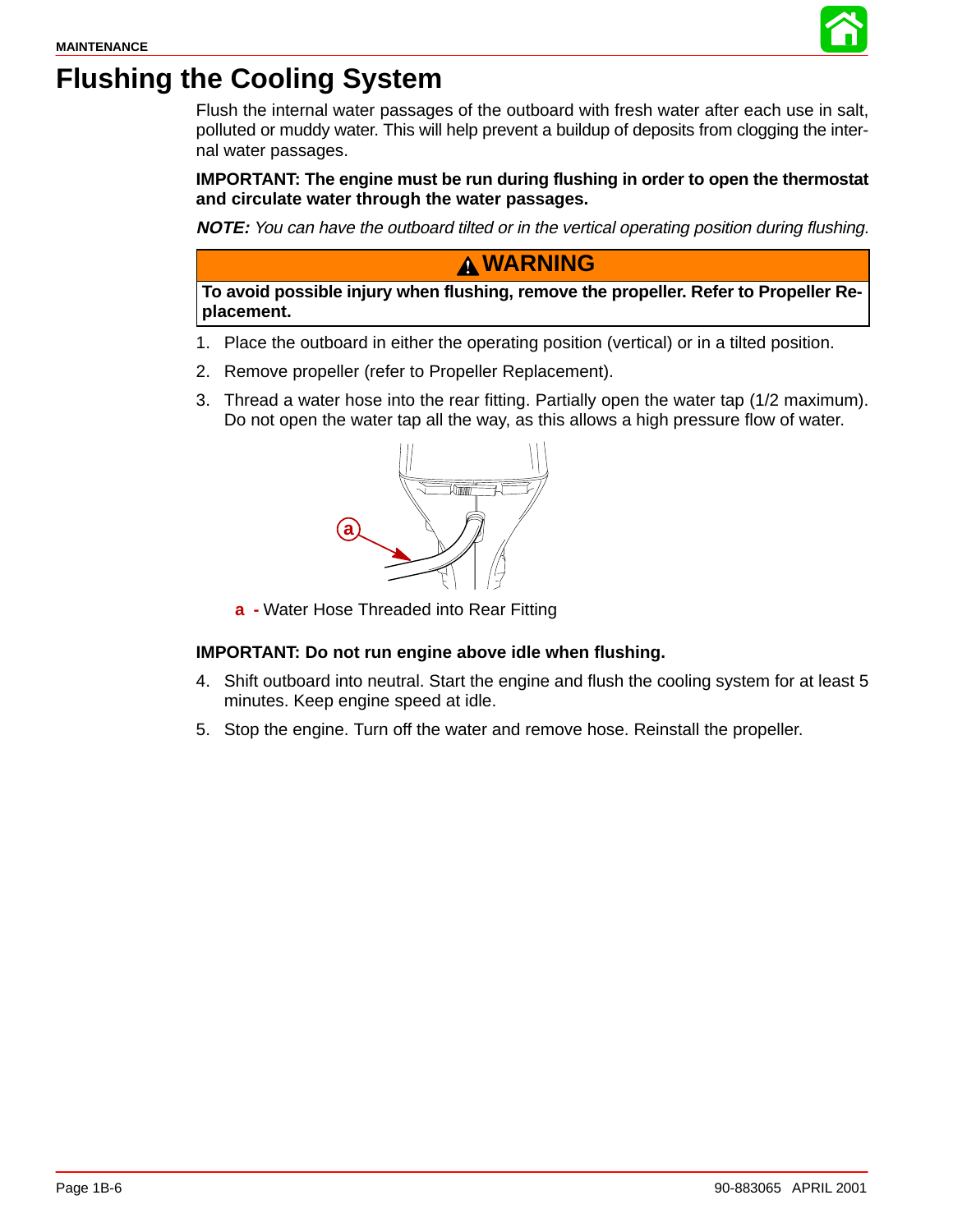# **Steering Link Rod Fasteners**

### **WARNING**

**Disengagement of a steering link rod can result in the boat taking a full, sudden, sharp turn. This potentially violent action can cause occupants to be thrown overboard exposing them to serious injury or death.**

**IMPORTANT: The steering link rod that connects the steering cable to the engine must be fastened using special washer head bolt ("a" – Part Number 10-90041) and self locking nylon insert locknuts ("b" & "c" – Part Number 11-34863). These locknuts must never be replaced with common nuts (non locking) as they will work loose and vibrate off, freeing the link rod to disengage.**



- **a -** Washer Head Bolt (10-90041)
- **b -** Nylon Insert Locknut (11-34863)
- **c -** Nylon Insert Locknut (11-34863)
- **d -** Flat Washers
- **e -** Spacer (12-71970)
- **f -** Link Rod Mount Hole
- 1. Assemble steering link rod to steering cable with two flat washers (d) and nylon insert locknut ("b" – Part Number 11-34863). Tighten locknut (b) until it seats, then back nut off 1/4 turn.
- 2. Assemble steering link rod to engine with special washer head bolt ("a" Part Number 10-90041), locknut ("c" – Part Number 11-34863) and spacer ("e" – 12-71970). First torque bolt (a) to 20 lb. ft.  $(27 \text{ N} \cdot \text{m})$ , then torque locknut (c) to 20 lb. ft.  $(27 \text{ N} \cdot \text{m})$ .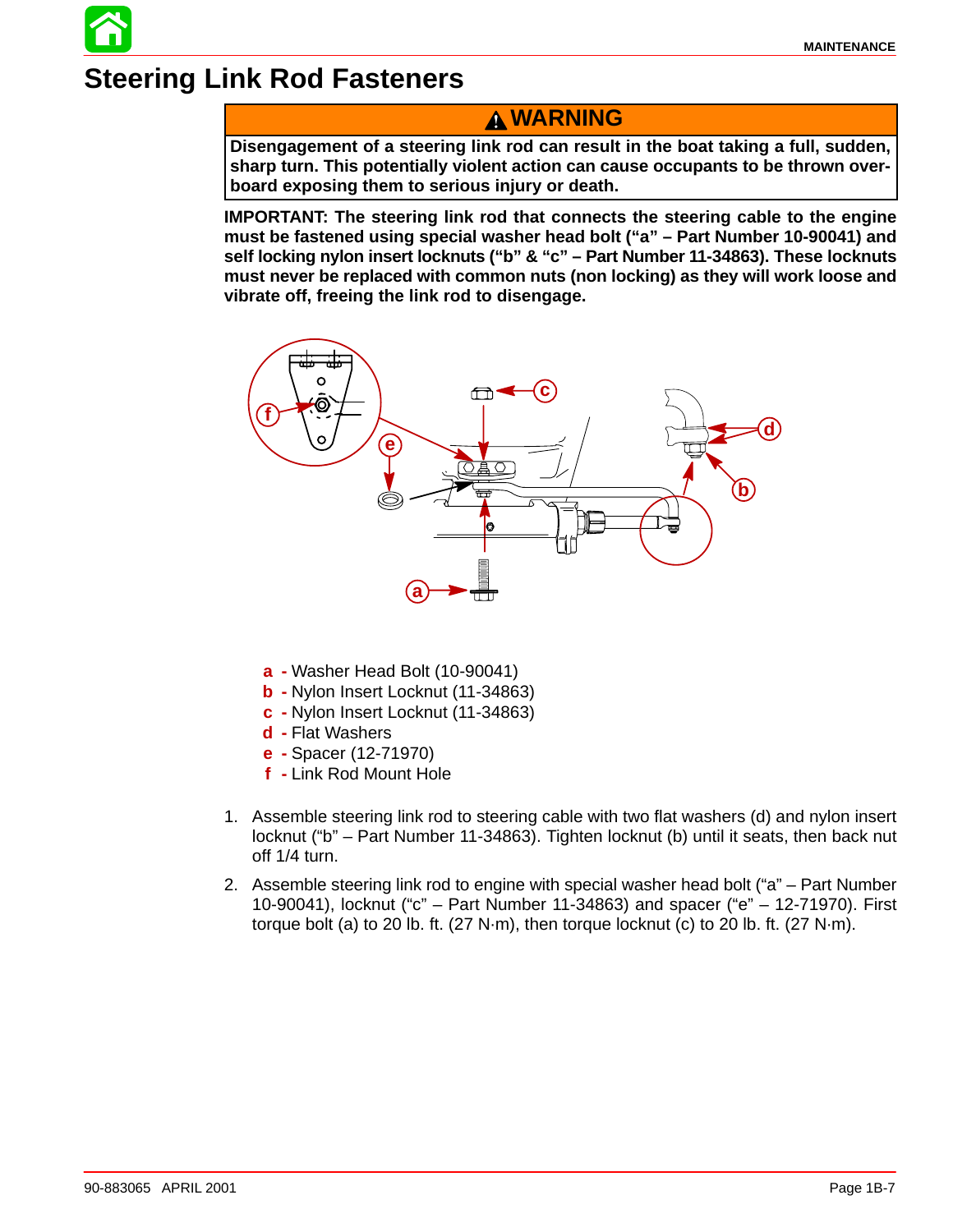

# **Corrosion Control Anode**

Your outboard has control anodes at different locations. An anode helps protect the outboard against galvanic corrosion by sacrificing its metal to be slowly eroded instead of the outboard metals.

Each anode requires periodic inspection especially in salt water which will accelerate the erosion. To maintain this corrosion protection, always replace the anode before it is completely eroded. Never paint or apply a protective coating on the anode as this will reduce effectiveness of the anode.

1. The gear case has two corrosion control anodes. Another anode is installed on the bottom of the transom bracket assembly.





- **a -** Bottom Anode
- **b -** Trim Tab
- **c -** Side Anodes (Big Foot Models Only)

# **Spark Plug Inspection and Replacement**

Inspect spark plugs at the recommended intervals.

## **WARNING**

**Avoid serious injury or death from fire or explosion caused by damaged spark plug boots. Damaged spark plug boots can emit sparks. Sparks can ignite fuel vapors under the engine cowl. To avoid damaging spark plug boots, do not use any sharp object or metal tool such as pliers, screwdriver, etc. to remove spark plug boots.**

- 1. Remove the spark plug leads by twisting the rubber boots slightly and pulling off.
- 2. Remove the spark plugs to inspect and clean. Replace spark plug if electrode is worn or the insulator is rough, cracked, broken, blistered or fouled.



- 3. Set the spark plug gap. See Specification Chart.
- 4. Before reinstalling spark plugs, clean away dirt on the spark plug seats. Install plugs finger tight, and tighten 1/4 turn or torque to 12.5 lb-ft (17 Nm).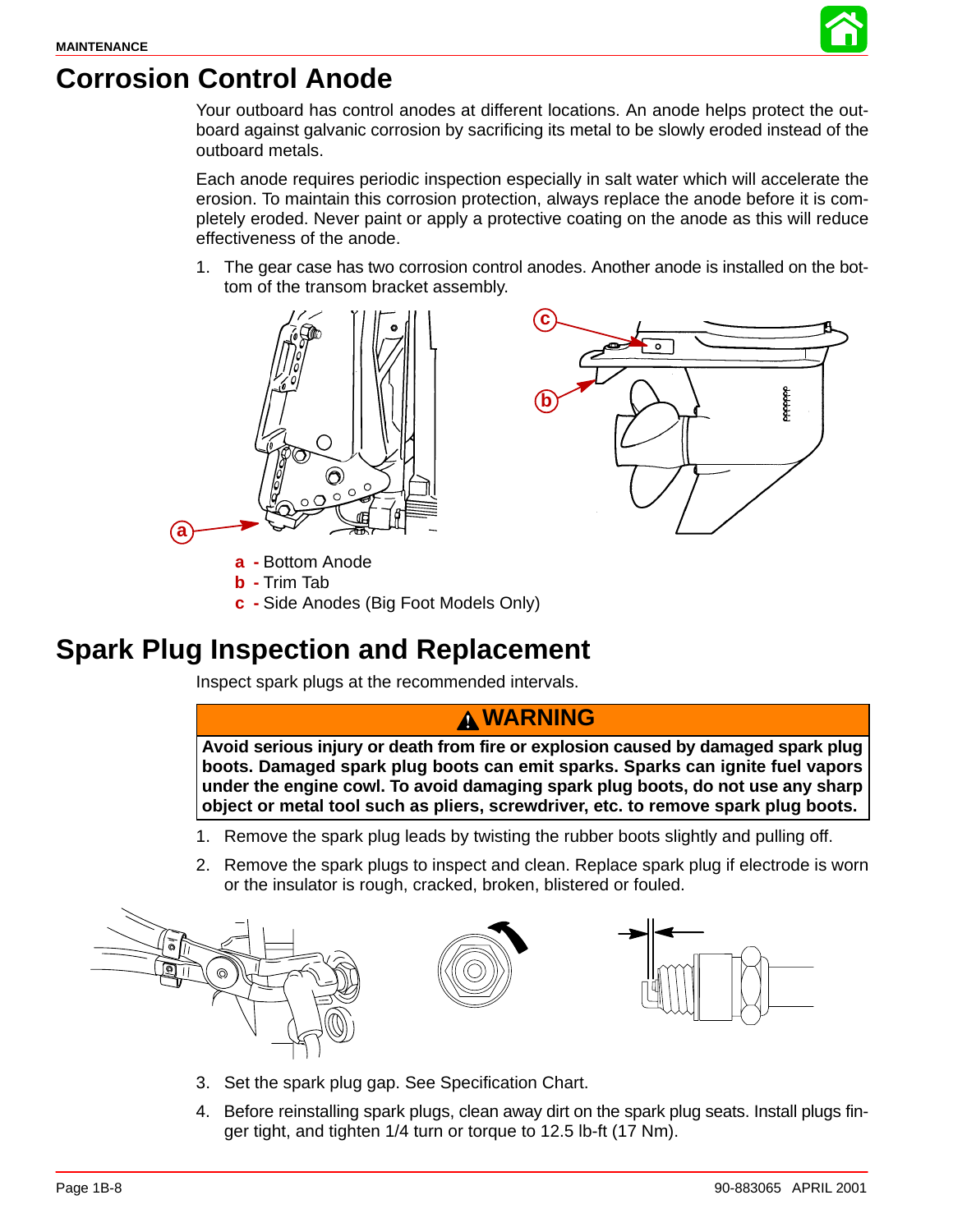# **Battery Inspection**

The battery should be inspected at periodic intervals to ensure proper engine starting capability.

#### **IMPORTANT: Read the safety and maintenance instructions which accompany your battery.**

- 1. Turn off the engine before servicing the battery.
- 2. Add water as necessary to keep the battery full.
- 3. Make sure the battery is secure against movement.
- 4. Battery cable terminals should be clean, tight, and correctly installed. Positive to positive and negative to negative.
- 5. Make sure the battery is equipped with a nonconductive shield to prevent accidental shorting of battery terminals.

# **Fuse Replacement – Electric Start Models**

#### **IMPORTANT: Always carry spare 20 AMP Fuses.**

The electrical wiring circuits on the outboard are protected from overload by fuses in the wiring. If the fuse is blown, try to locate and correct the cause of the overload. If the cause is not found, the fuse may blow again.

1. Open the fuse holder and look at the silver colored band inside the fuse. If band is broken replace the fuse. Replace fuse with a new fuse with the same amperage rating.



- **b -** Fuel Pump/Idle Air Control/Fuel Injector Circuits 20 AMP Fuse
- **c -** Main Relay/Accessories 20 AMP Fuse
- **d -** Ignition Coil Circuit 20 AMP Fuse
- **e -** Spare 20 AMP Fuse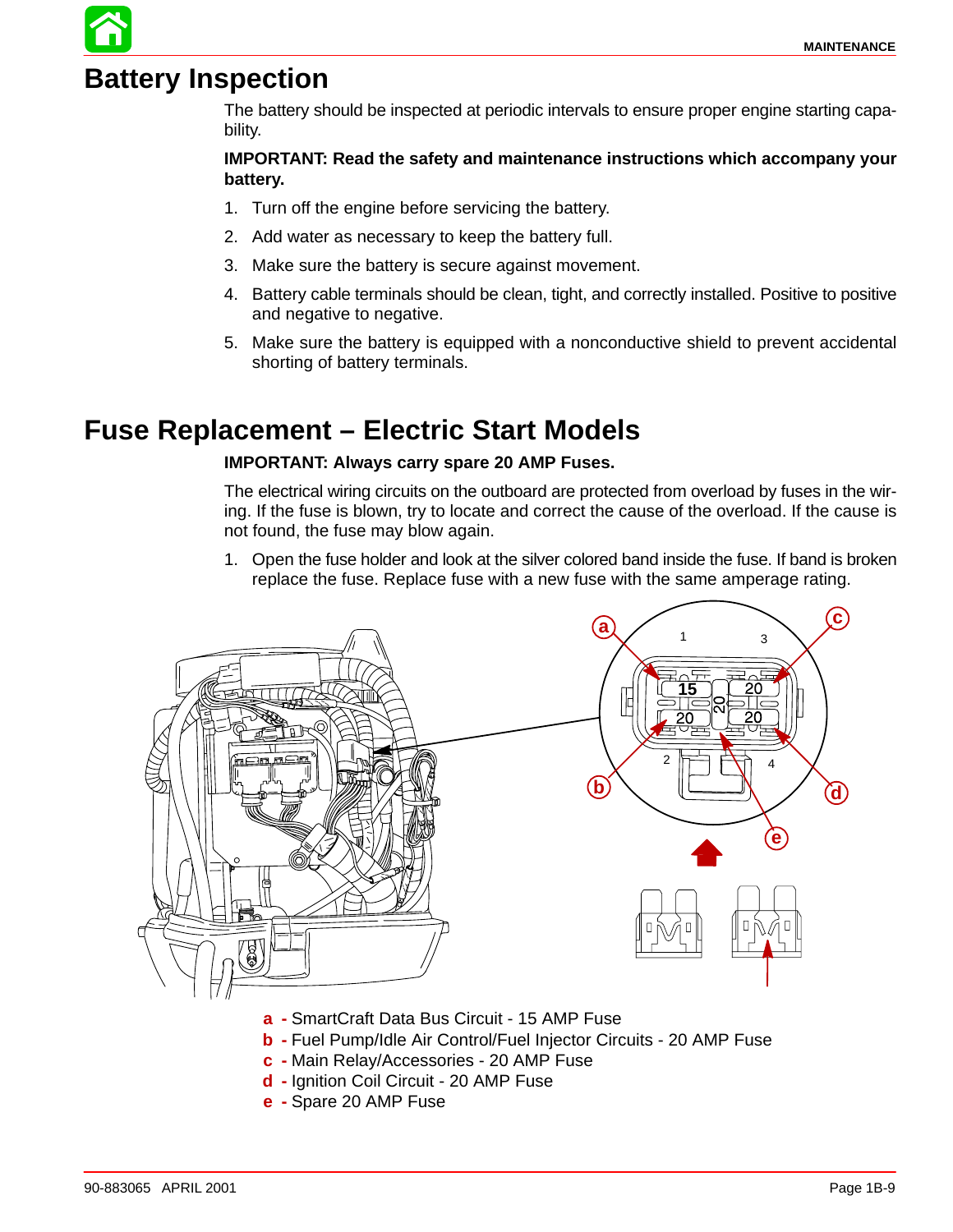

# **Timing Belt Inspection**

- 1. Inspect the timing belt and replace if any of the following conditions are found.
	- a. Cracks in the back of the belt or in the base of the belt teeth.
	- b. Excessive wear at the roots of the cogs.
	- c. Rubber portion swollen by oil.
	- d. Belt surfaces roughened.
	- e. Signs of wear on edges or outer surfaces of belt.



**a -** Timing Belt

# **Lubrication Points**

#### **Lubricate Point 1 with Quicksilver or Mercury Precision Lubricants Anti-Corrosion Grease or 2-4-C Marine Lubricant with Teflon.**

1. Propeller Shaft – Refer to Propeller Replacement for removal and installation of the propeller. Coat the entire propeller shaft with lubricant to prevent the propeller hub from corroding and seizing to the shaft.

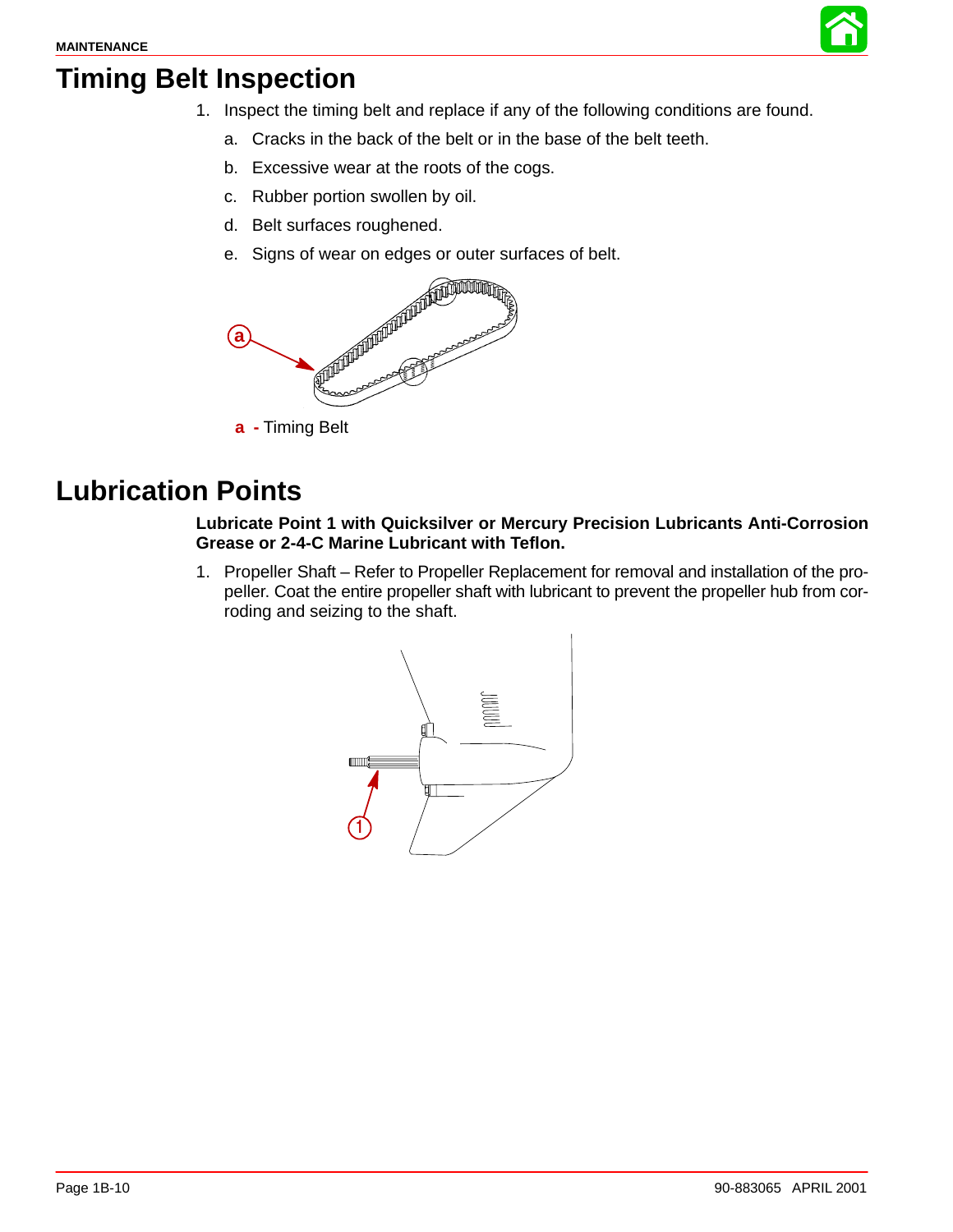

**Lubricate Points 2 thru 6 with Quicksilver or Mercury Precision Lubricants 2-4-C Marine Lubricant with Teflon or Special Lubricant 101.**

- 2. Swivel Bracket Lubricate through fitting.
- 3. Tilt Support Lever Lubricate through fitting.
- 4. Tilt Tube Lubricate through fitting.



5. Steering Cable Grease Fitting (If equipped) – Rotate steering wheel to fully retract the steering cable end into the outboard tilt tube. Lubricate through fitting.

#### **Lubricate Points b with light weight oil.**

6. This grease fitting is for lubricating the threaded rod for the co-pilot.



# **WARNING**

**The end of the steering cable must be fully retracted into the outboard tilt tube before adding lubricant. Adding lubricant to steering cable when fully extended could cause steering cable to become hydraulically locked. An hydraulically locked steering cable will cause loss of steering control, possibly resulting in serious injury or death.**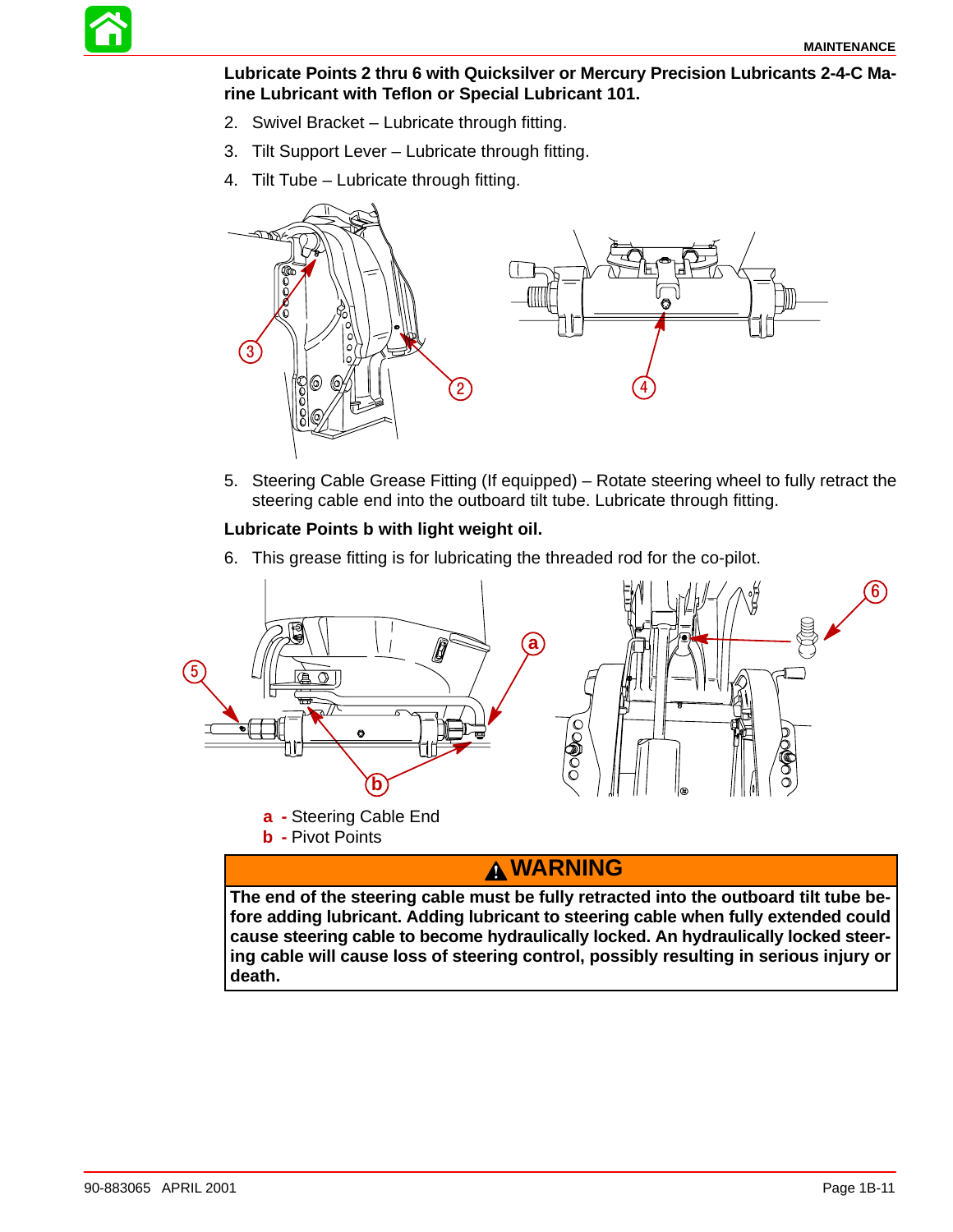

# **Checking Power Trim Fluid**

1. Tilt outboard to the full up position and engage the tilt support lock.



- **a -** Tilt Support Lock
- 2. Remove fill cap and check fluid level. The fluid level should be even with the bottom of the fill hole. Add Quicksilver Power Trim & Steering Fluid. If not available, use automotive (ATF) automatic transmission fluid.



**a -** Fill Cap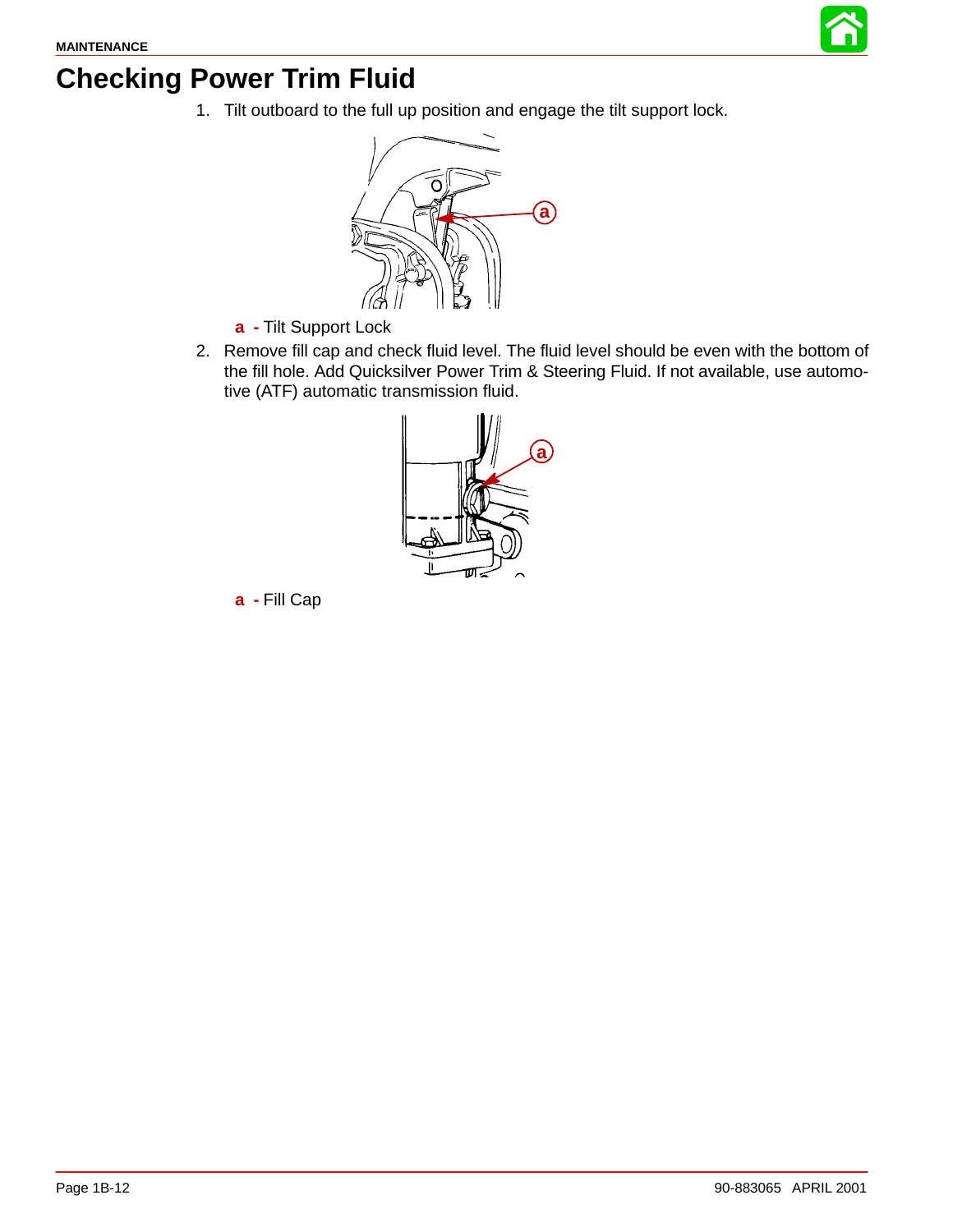

## **WARNING**

**Avoid serious injury or death from gasoline fire or explosion. Carefully follow all fuel system service instructions. Always stop the engine and DO NOT smoke or allow open flames or sparks in the area while servicing any part of the fuel system.**

Before servicing any part of the fuel system, stop engine and disconnect the battery. Drain the fuel system completely. Use an approved container to collect and store fuel. Wipe up any spillage immediately. Material used to contain spillage must be disposed of in an approved receptacle. Any fuel system service must be performed in a well ventilated area. Inspect any completed service work for signs of fuel leakage.

### **Fuel Filter**

#### **IMPORTANT: Visually inspect for fuel leakage from the filter by squeezing the primer bulb until firm, forcing fuel into the filter.**

Check the fuel filter for water accumulation or sediment. If water is in the fuel, remove the sight bowl and drain the water. If the filter appears to be contaminated, remove and replace.



- **a -** Cover
- **b -** Sight Bowl
- **c -** Filter Element
- **d -** O-Ring

#### **REMOVAL**

- 1. Read Fuel System servicing information and Warning on the previous page.
- 2. Pull out the filter assembly from mount. Hold onto the cover to prevent it from turning and remove the sight bowl. Empty contents into an approved container.
- 3. Pull out the filter element and replace it if necessary.

#### **INSTALLATION**

- 4. Push the filter element into the cover.
- 5. Place the O-Ring seal into it's proper position on the sight bowl and screw the sight bowl hand tight into the cover.
- 6. Push filter assembly back into mount.

#### **Fuel Line Inspection**

Visually inspect the fuel line and primer bulb for cracks, swelling, leaks, hardness, or other signs of deterioration or damage. If any of these conditions are found, the fuel line or primer bulb must be replaced.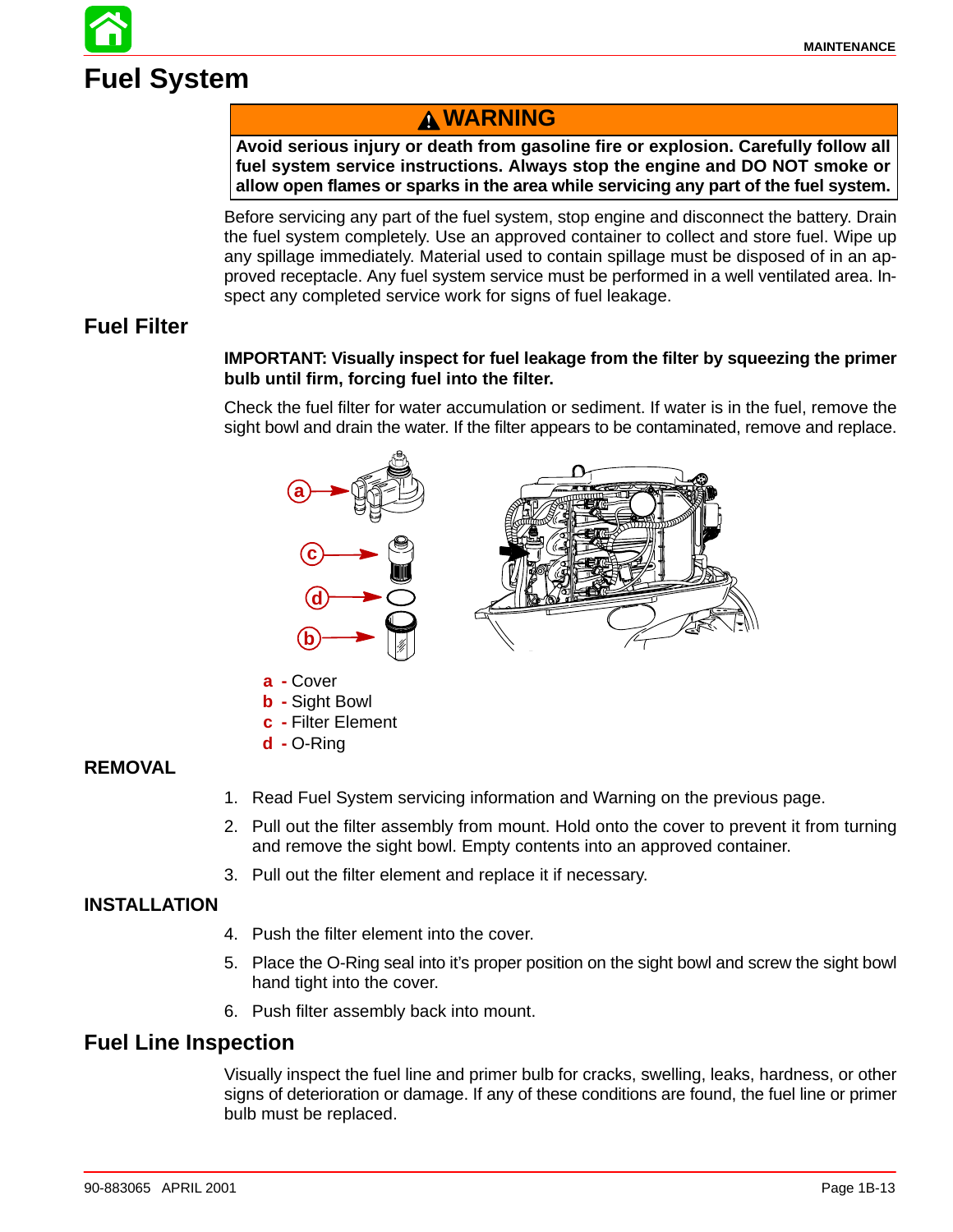

# **Changing Engine Oil**

# **Oil Changing Procedure**

### Pump Method

- 1. Place the outboard in an vertical upright position.
- 2. Remove dipstick and slide adaptor tube/pump down dipstick tube. Pump out the engine oil into an appropriate container.



**a -** Crankcase Oil Pump

#### Drain Plug Method

- 1. Tilt the outboard up to the trailer position.
- 2. Turn the steering on the outboard so that the drain hole is facing downward. Remove drain plug and drain engine oil into an appropriate container. Lubricate the seal on the drain plug with oil and reinstall.



**a -** Drain Hole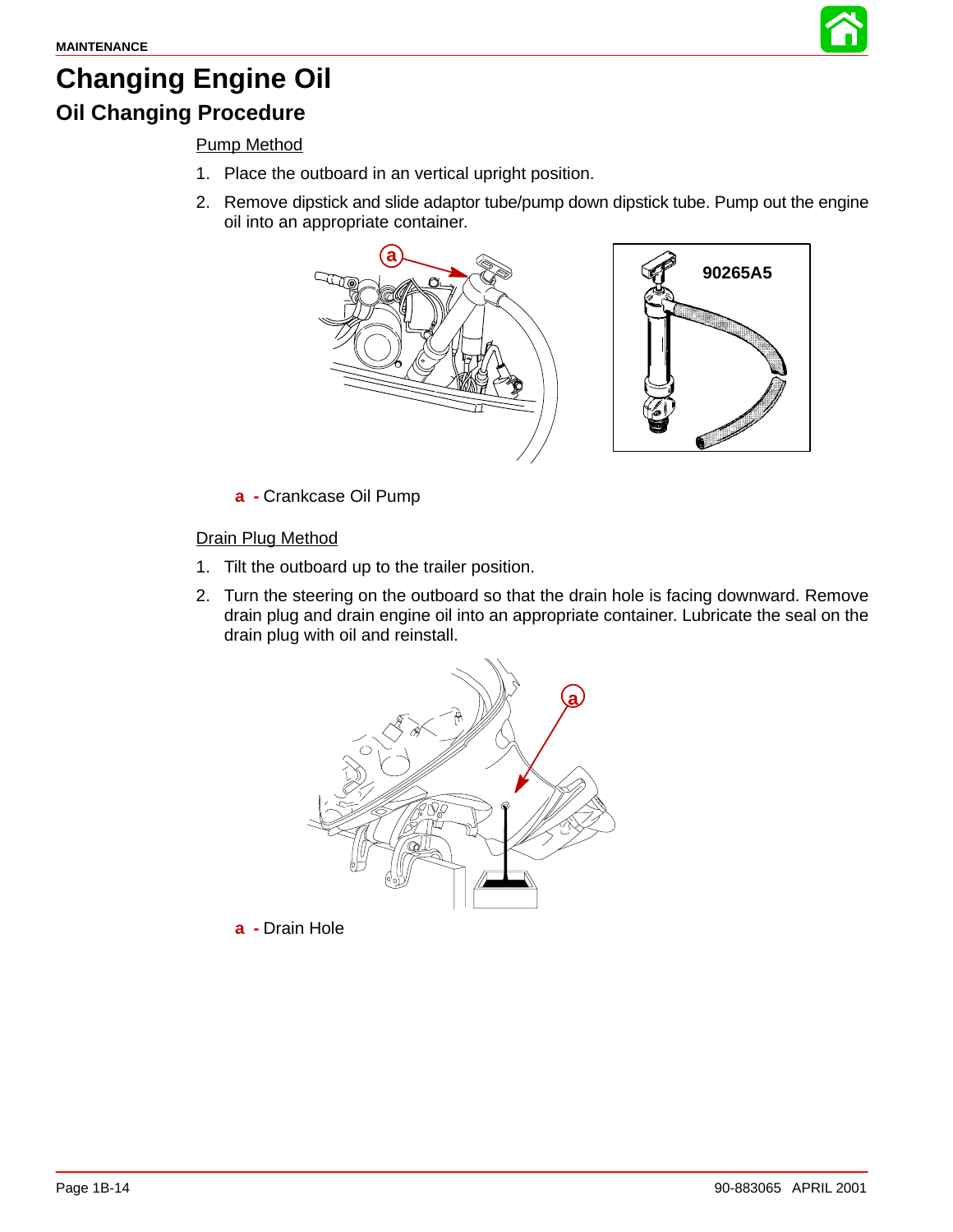## **Changing Oil Filter**

- 1. Place a rag or towel below the oil filter to absorb any spilled oil.
- 2. Unscrew old filter by turning the filter counterclockwise.
- 3. Clean the mounting base. Apply film of clean oil to filter gasket. Do not use grease. Screw new filter on until gasket contacts base, then tighten 3/4 to 1 turn.



**a -** Oil Filter

### **Checking and Adding Engine Oil**

#### **IMPORTANT: Do not overfill. Be sure that the outboard is upright (not tilted) when checking oil.**

- 1. Remove the oil fill cap and add oil to to proper operating level.
- 2. Idle engine for five minutes and check for leaks. Stop engine and check oil level on dipstick. Oil must be between full mark and add mark. Add oil if necessary.

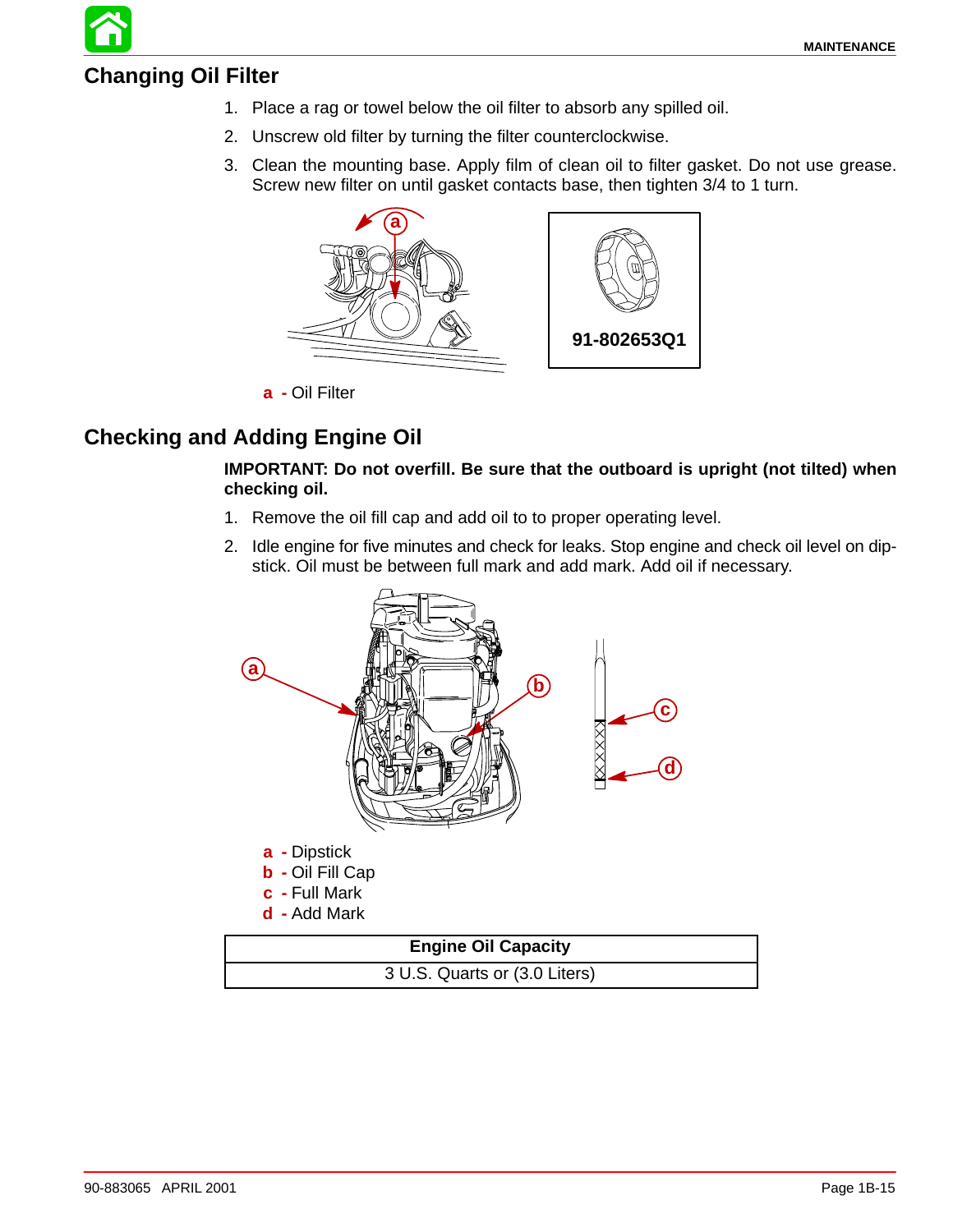

# **Changing Gear Case Lubricant**

## **3-1/4 In. (83mm) Diameter Gear Case**

When adding or changing gear case lubricant, visually check for the presence of water in the lubricant. If water is present, it may have settled to the bottom and will drain out prior to the lubricant, or it may be mixed with the lubricant, giving it a milky colored appearance. If water is noticed, have the gear case checked by your dealer. Water in the lubricant may result in premature bearing failure or, in freezing temperatures, will turn to ice and damage the gear case.

Examine the drained gear case lubricant for metal particles. A small amount of fine metal particles indicates normal gear wear. An excessive amount of metal filings or larger particles (chips) may indicate abnormal gear wear and should be checked by an authorized dealer.

#### **DRAINING GEAR CASE**

- 1. Place outboard in a vertical operating position.
- 2. Place a drain pan below outboard.
- 3. Remove vent plugs and fill/drain plug and drain lubricant.



**a -** Fill/drain Plug

**b -** Vent Plug

#### **CHECKING GEAR CASE LUBRICANT LEVEL AND REFILLING GEAR CASE**



- 1. Place outboard in a vertical operating position.
- 2. Remove vent plug (a).
- 3. Place lubricant tube (b) into the fill hole and add lubricant until it appears at the vent hole (c).

#### **IMPORTANT: Replace sealing washers if damaged.**

- 4. Stop adding lubricant. Install the vent plug and sealing washer (a) before removing the lubricant tube.
- 5. Remove lubricant tube and reinstall cleaned fill/drain plug and sealing washer (d).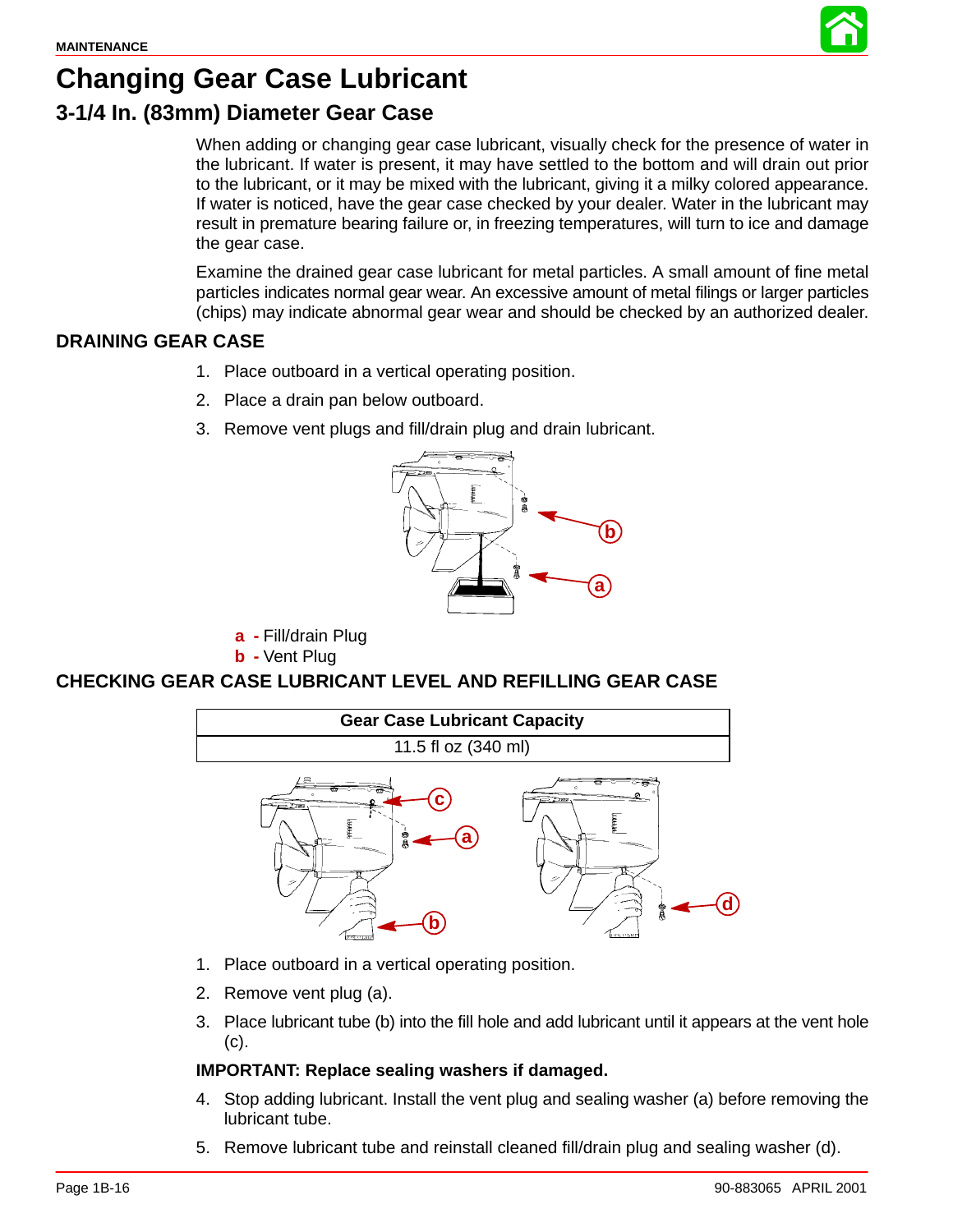## **4-1/4 In. (108mm) Diameter Gear Case**

When adding or changing gear case lubricant, visually check for the presence of water in the lubricant. If water is present, it may have settled to the bottom and will drain out prior to the lubricant, or it may be mixed with the lubricant, giving it a milky colored appearance. If water is noticed, have the gear case checked by your dealer. Water in the lubricant may result in premature bearing failure or, in freezing temperatures, will turn to ice and damage the gear case.

Whenever you remove the fill/drain plug, examine the magnetic end for metal particles. A small amount of metal filings or fine metal particles indicates normal gear wear. An excessive amount of metal filings or larger particles (chips) may indicate abnormal gear wear and should be checked by an authorized dealer.

#### **DRAINING GEAR CASE**

- 1. Place outboard in a vertical operating position.
- 2. Place a drain pan below outboard.
- 3. Remove vent plugs and fill/drain plug and drain lubricant.



**a -** Fill/drain Plug

**b -** Rear Vent Plug

**c -** Front Vent Plug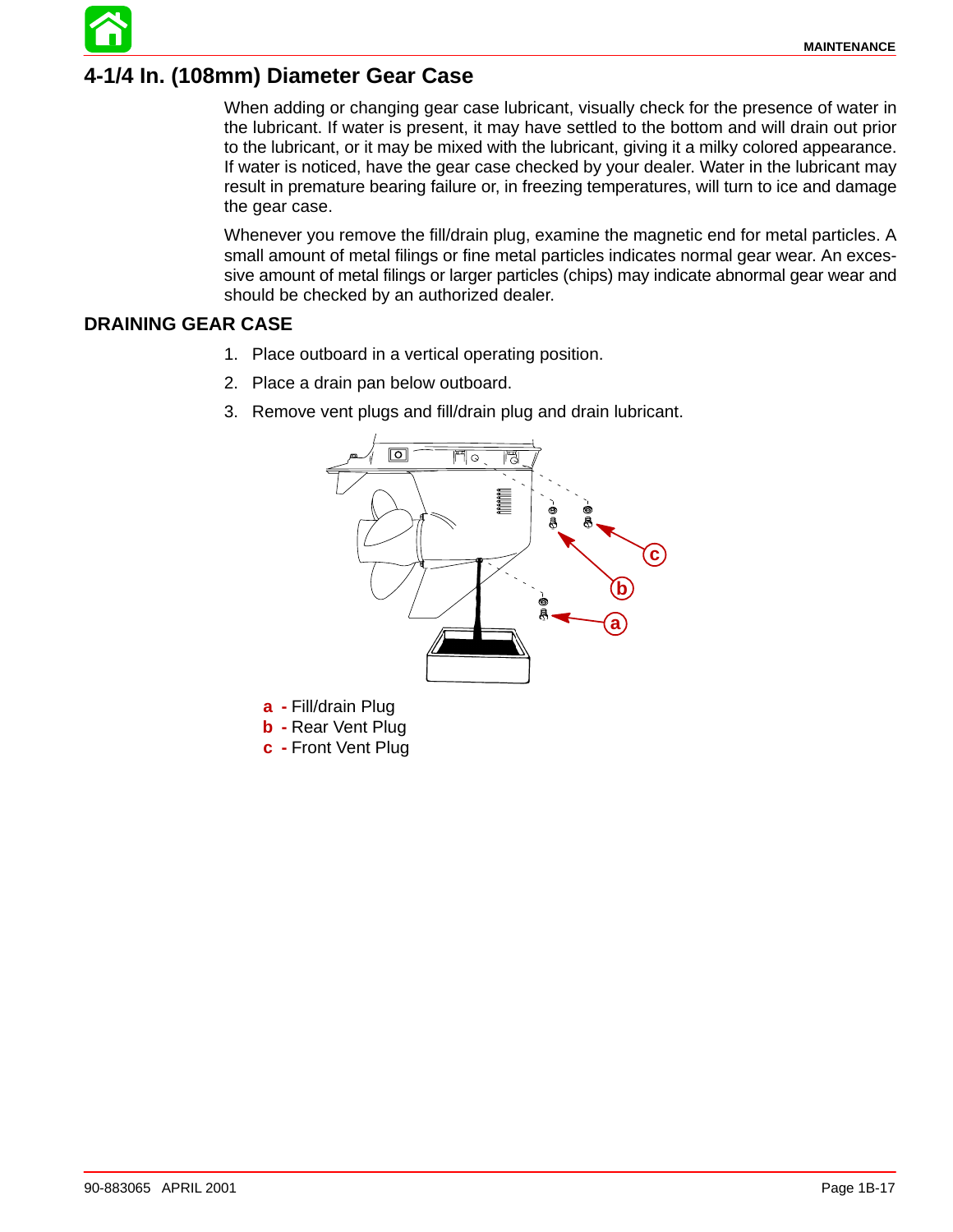### **CHECKING LUBRICANT LEVEL AND FILLING GEAR CASE**

#### **Gear Case Lubricant Capacity**

#### 24 fl oz (710 ml)

- 1. Place outboard in a vertical operating position.
- 2. Remove the front vent plug and rear vent plug.
- 3. Place lubricant tube into the fill hole and add lubricant until it appears at the front vent hole. At this time install the front vent plug and sealing washer.
- 4. Continue adding lubricant until it appears at the rear vent hole.
- 5. Stop adding lubricant. Install the rear vent plug and sealing washer before removing lubricant tube.
- 6. Remove lubricant tube and reinstall cleaned fill/drain plug and sealing washer.



## **Storage Preparation**

The major consideration in preparing your outboard for storage is to protect it from rust, corrosion, and damage caused by freezing of trapped water.

The following storage procedures should be followed to prepare your outboard for out-ofseason storage or prolonged storage (two months or longer).

### **A CAUTION**

**Never start or run your outboard (even momentarily) without water circulating through the cooling water intake in the gear case to prevent damage to the water pump (running dry) or overheating of the engine.**